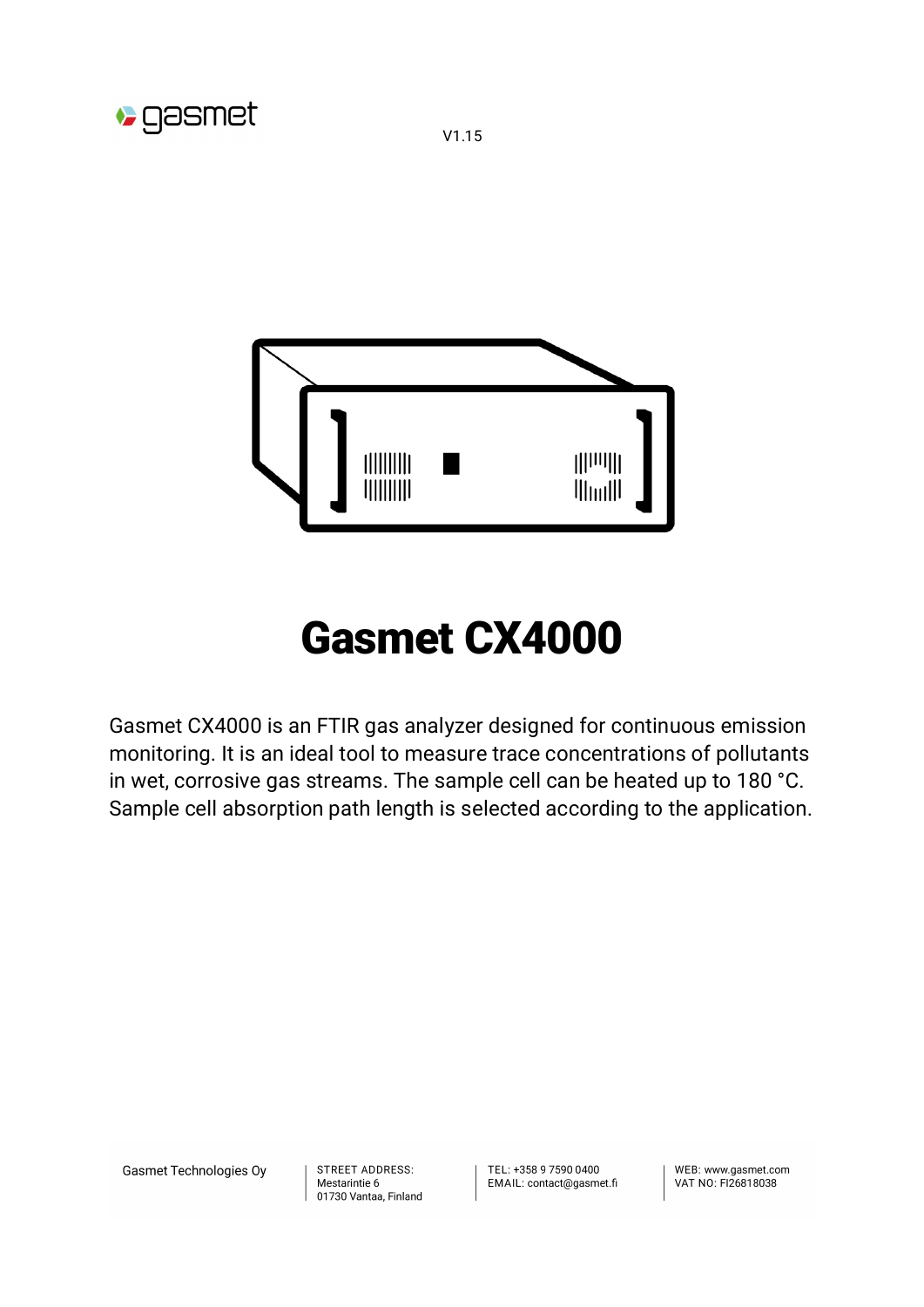

## V1.15

## **System specifications**

| <b>Measuring principle</b> | Fourier transform infrared, FTIR                                              |                                                                                                                         |
|----------------------------|-------------------------------------------------------------------------------|-------------------------------------------------------------------------------------------------------------------------|
| <b>Multigas capability</b> | Simultaneous analysis of up to 50 gas compounds                               |                                                                                                                         |
| <b>Response Time</b>       | Typically < 120 s                                                             |                                                                                                                         |
| Power supply               | 115 / 230 V 50 / 60Hz<br>Power consumption: Average 150 W, maximum 300 W      |                                                                                                                         |
| <b>Analysis Software</b>   | Calcmet (Required operating system Windows 7 or 10)                           |                                                                                                                         |
| <b>Data Connection</b>     | 9-pole D-connector for RS-232                                                 |                                                                                                                         |
|                            | controls Gasmet.                                                              | Analyzer is connected to an external computer via RS-232C cable. The external computer                                  |
| Sample pump                | External, not included                                                        |                                                                                                                         |
| Sample gas filtration      | Minimum 2 µm particulate filtration.                                          |                                                                                                                         |
| <b>Gas fittings</b>        | Sample in:<br>Sample out:<br>Interferometer purge:                            | 6 mm Swagelok, stainless steel<br>8 mm Swagelok, stainless steel<br>6 mm Swagelok stainless steel                       |
| <b>Enclosure</b>           | <b>Dimensions:</b><br><b>Material:</b>                                        | 482 x 196 x 450 mm<br>Aluminum                                                                                          |
| Weight                     | 17 kg                                                                         |                                                                                                                         |
| <b>Product compliance</b>  | CE, UKCA                                                                      |                                                                                                                         |
| <b>Spectrometer</b>        | <b>Resolution:</b><br>Detector:<br><b>Beamsplitter:</b><br>Wave number range: | $4/8$ cm $^{-1}$<br>Thermoelectrically cooled MCT<br>Antireflection coated ZnSe<br>900 - 4 200 cm-1                     |
| Sample cell                | Structure:<br>Material:<br>Mirrors:<br>Volume:<br>Temperature:                | Multi-pass, path length 5.0 m<br>Gold coated aluminum<br>Fixed, protected gold coating<br>0.4 liters<br>180 °C, maximum |

## **Operating and storage conditions**

| Sample gas pressure          | Ambient                                                   |
|------------------------------|-----------------------------------------------------------|
| Sample gas flow rate         | $2 - 10$ $1/min$                                          |
| Storage temperature          | -20 to 60 °C, non-condensing                              |
| <b>Operating temperature</b> | 5 - 30 °C, non-condensing<br>air conditioning recommended |

## **Performance specifications**

| Zero-point drift           | < 2 % of measuring range per zero-point calibration interval                                                       |
|----------------------------|--------------------------------------------------------------------------------------------------------------------|
| Sensitivity drift          | None                                                                                                               |
| <b>Linearity deviation</b> | < 2 % of measuring range                                                                                           |
| <b>Temperature drift</b>   | < 2 % of measuring range per 10 K temperature change                                                               |
| <b>Pressure influence</b>  | 1 % change of measuring value for 1 % sample pressure change. Ambient pressure changes<br>measured and compensated |

Gasmet Technologies Oy

**STREET ADDRESS:** STREET ADDRESS.<br>Mestarintie 6<br>01730 Vantaa, Finland TEL: +358 9 7590 0400<br>EMAIL: contact@gasmet.fi

WEB: www.gasmet.com<br>VAT NO: FI26818038